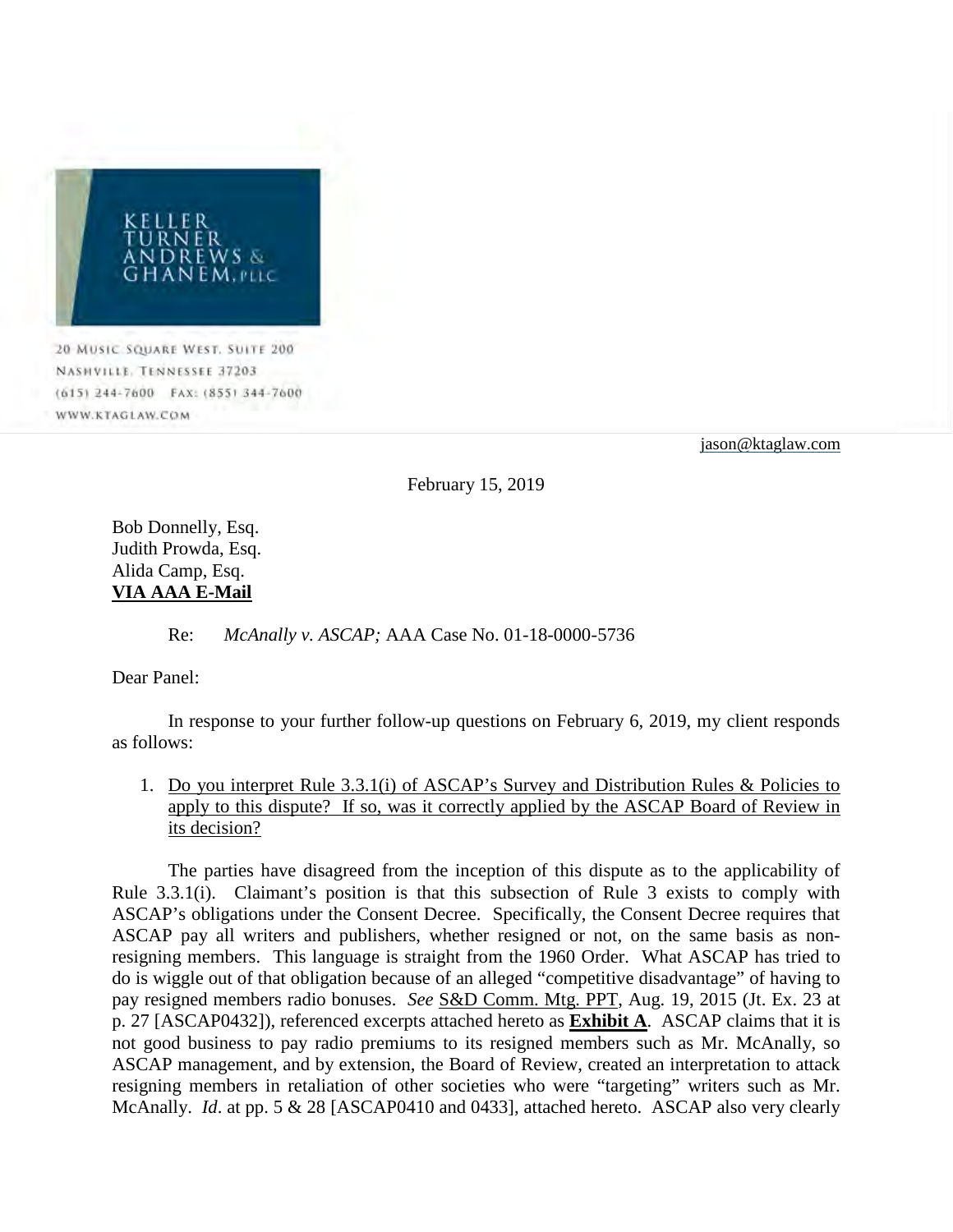moves funding and monies around from one source to another, and even blatantly determines who the "entitled parties" are when it comes to distribution of license fees collected on behalf of its members. *Id*. at p.v38 [ASCAP0443], attached hereto.

The language of the 1960 Order provides, in part:

In carrying out the provisions of subsection (G) of Section IV of the Judgment, ASCAP shall provide that any writer or publisher member who resigns from ASCAP and whose works continue to be licensed by ASCAP by reason of the continued membership of a co-writer, writer or publisher of any such works may elect to continue receiving distribution for such works on the same basis and with the same elections as a member would have, so long as the resigning member does not license the works to any other performing rights licensing organization for performance in the United States.

### *See* 1960 Order at 2, (Jt. Ex. 2), (emphasis added).

The concept here is precisely why ASCAP's licenses-in-effect rules exist – to prevent a particular licensee from having to pay "twice" for the same license. Put another way, if ASCAP has a license in place with the RMLC, the resigning member cannot go out and force the RMLC to enter into a new license for the same works with the new society. Further, in this case, many, if not all of Mr. McAnally's ASCAP works are co-published by other ASCAP member publishers whose ASCAP memberships did not terminate (i.e., continuing members in interest as referenced above in the 1960 Order). For example, as we have previously illustrated, many of Mr. McAnally's works were co-written with other ASCAP writer members. We looked at a few of those royalty distribution examples at the hearing. Further, the majority of Mr. McAnally's works in his Crazy Water Music catalog were co-published by another ASCAP publisher member, Little Blue Egg c/o Kobalt Songs Music Publishing, while most of his Smack Ink catalog was co-published by Universal Music Corporation. *See* Jt. Ex. 44 at 2. Little Blue Egg, Kobalt Songs Music Publishing, and Universal Music Corporation remain ASCAP publisher members as of today.

This is the crux of the dispute. ASCAP asserts that because Mr. McAnally indicated his desire to withdraw his works from ASCAP, it is entitled to apply the four-quarter phase-out across the board to all distributions, including those associated with surveyed radio performances. Yet, all Mr. McAnally did was comply with ASCAP's rules, which prohibited him (or any other society on his behalf) from licensing his works to any ASCAP licensee that still had a license in place as of the date of his resignation (i.e., the licenses-in-effect). Again, the extreme bulk of Mr. McAnally's royalties are derived from surveyed radio performances. *See* Hearing Tr. at 109:2-21 (Baum) (testifying that the portion of McAnally's pre-resignation distributions that were designed as "unsurveyed" performances averaged around 5%). **ASCAP maintained the sole license to radio on behalf of Mr. McAnally's works created prior to January 1, 2017.**

Mr. McAnally disagrees with the Board of Review's application of ASCAP management's interpretation of Rule 3.3.1 and 3.3.2. Rule 3.3.1 requires equal payment, provided, that in the instance of a resigned writer, such is subject to a four-quarter phase-out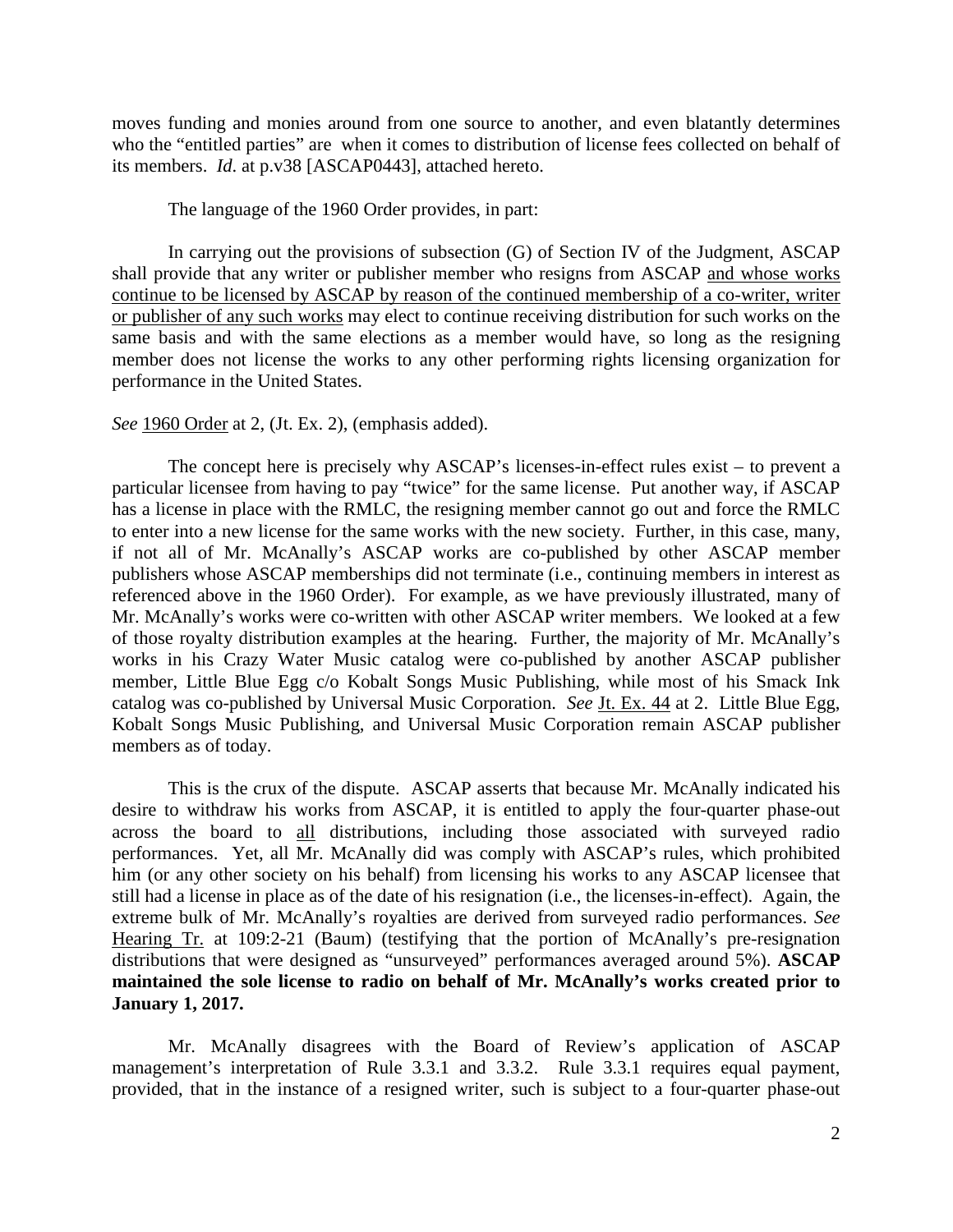solely with respect to performances in unsurveyed media (i.e., bars, restaurants, etc.) as those licenses are annual licenses, unlike surveyed media (i.e., radio), which are multi-year licenses. The Board of Review claims that Rule 3.3.2 "provides a different distribution mechanism based on three categories of licenses…" and points to (1) "final licenses for surveyed media," (2) "interim licenses for surveyed media," and (2) "unsurveyed media licenses." *See* Decision at 6- 7. Mr. McAnally disagrees with this assertion as nothing pertaining to items (1) and (2) (i.e., surveyed media performances) are even remotely mentioned within the text of Rule  $3.3.2$ .<sup>[1](#page-2-0)</sup>

The Board of Review further attempted to re-write history by claiming, in a misleading manner, that "[t]he resigning member rules date back to at least 1960." Decision at 7. While it is true that the text of Rule 3.3.1 dates back to the 1960 Consent Decree, it is not accurate to extrapolate an intention to phase out **surveyed media** royalties from radio performances. Recall that the original radio premium (the "Radio Feature Premium") did not even come into existence until 1994. *See* Amended Consent Decree, 1994, Jt. Ex. 3. It was with the 1994 amendments that ASCAP clearly outlined how payments to resigned members would work, which resulted in the creation of what is now known as Rule  $3.3.2^2$  $3.3.2^2$  $3.3.2^2$ :

- (1) ASCAP calculates the amount based on performances recorded for each work;
- (2) ASCAP then takes that amount and breaks it into two portions:
	- a. Surveyed media
	- b. Unsurveyed media
- (3) The first portion (surveyed media) "shall be distributed to such resigning member on the basis of performances made under unexpired licenses in surveyed media made prior to the resignation of such member"; and
- (4) The second portion (unsurveyed media) is paid in four quarterly distributions subject to the four-quarter phase-out.

*See* Jt. Ex. 3 at 11-12.

 $\overline{a}$ 

To apply the four-quarter phase-out on surveyed media radio performances (i.e., #3 above) is simply unsupported by ASCAP's Rules. ASCAP asserts that it is justifiable for Mr. McAnally to be subject to anywhere up to a 90% reduction in royalties simply because it could not enter into new licenses with bars, restaurants and clubs while it continued licensing those very same works for several years to the RMLC radio stations, which generated the extreme majority of performances of Mr. McAnally's works. Mr. McAnally disagrees and the rules do not support ASCAP's tenuous interpretation being espoused in this proceeding. Mr. McAnally submits, as set out in more detail in his prior briefing, that the answer to this dispute does not rest on the interpretation of Rule 3.3.1 or 3.3.2, but rather, the Panel must look to Rule 2.8, which is the rule governing the radio premium. Recall that Rule 2.8 expressly provides:

<span id="page-2-0"></span><sup>&</sup>lt;sup>1</sup> Rule 3.3.2 refers back to Rule 1.11.3 of the Compendium, which provides that "Licenses-in-Effect" means only (1) final written agreements and (2) final orders or judgments entered into as a result of a legal proceeding.

<span id="page-2-1"></span><sup>&</sup>lt;sup>2</sup> The text of Rule 3.3.1, which originated in the 1960 Consent Decree, remained in place with the 1994 amendments, which added the text that is now found within Rule 3.3.2 due to the creation of the radio premium.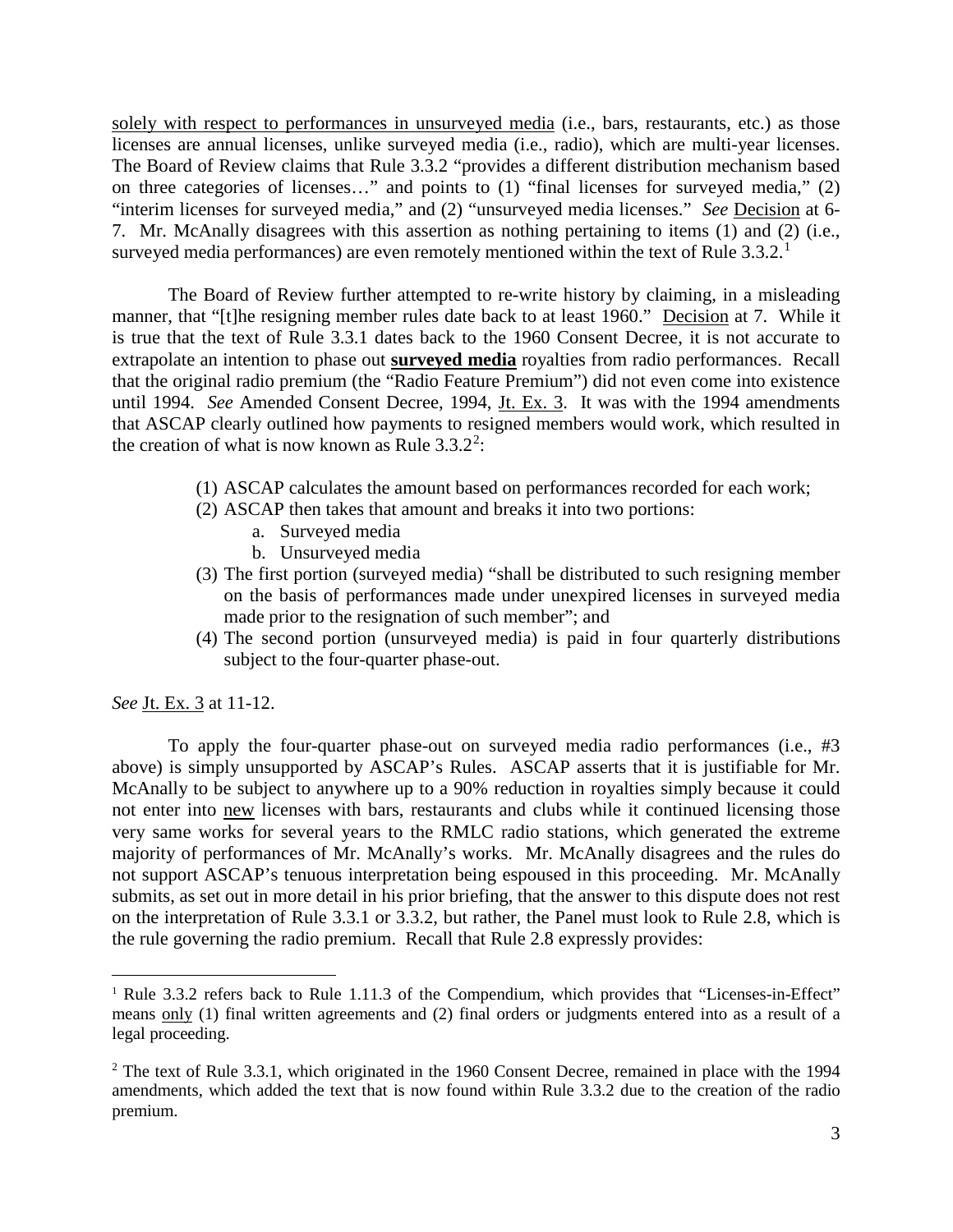[The premium applies to] works achieving high levels of Feature Performances in ASCAP's terrestrial radio, satellite radio and music streaming surveys, respectively…; provided, however, that [the premiums] shall be based primarily on the number of Feature Performance credits or plays received by the works for performances in each such survey quarter.

S&D Rule 2.8. When the premium came into existence in 1994, ASCAP's then-president stated that the premiums "will allow ASCAP to make larger payments, to more hit songs at radio, **and which will be funded only from revenues attributable to radio performances**." *See* Corr. Jt. Ex. 27 (emphasis added). Radio performances are not unsurveyed – they are surveyed. Mr. McAnally's works achieved those high performance levels with respect to his co-writers' shares, yet somehow, his shares of the same works did not, according to ASCAP. The logic simply does not add up, nor is it supported by ASCAP's rules. Yet, what is clear from the documents and testimony is what ASCAP has presented in black and white – that management has concocted a totally unsupported interpretation of these rules solely on the basis of retaliating against resigned members to avoid "funding the competition."

### 2. Has GMR licensed any of the "ASCAP Compositions" for any other purpose at any time prior to January 1, 2017?

Yes, in full compliance with ASCAP's various rules, GMR slowly took over certain licensing of Mr. McAnally's ASCAP Compositions as quickly as possible after determining that ASCAP's licenses had expired. This was in spite of ASCAP's refusal to be forthcoming and transparent with Mr. McAnally and his new society in that it refused to provide or permit the disclosure of ASCAP's licenses-in-effect list post-resignation, resulting in a wild goose chase to try to ensure that no licensee was utilizing Mr. McAnally's works without a proper license. ASCAP's response, in essence, was "go ahead and try to license – if the party still has a license with ASCAP, it will likely refuse to enter into a new one and you will have to wait." Ultimately, it was public knowledge that the major license at issue in this dispute, the RMLC license with thousands of radio stations, remained in effect through the end of 2016, so GMR did not begin licensing any of the ASCAP Compositions to those RMLC stations until January 1, 2017. To this day, ASCAP has refused to permit the disclosure of the list of "Licenses-in-Effect as of 1/1/2015" to GMR, which would enable GMR and Mr. McAnally the ability to fully license the works without any gaps in time.<sup>[3](#page-3-0)</sup>

 $\overline{a}$ 

<span id="page-3-0"></span><sup>&</sup>lt;sup>3</sup> Without any substantiation or reasoning, ASCAP unilaterally declares that the list is highly confidential and proprietary, even though it merely contains the identity of the licensee and the expiration date. There is no proprietary information such as financial information, terms of agreement or otherwise on the list. Had ASCAP been operating in good faith, it would have immediately disclosed this list to Mr. McAnally upon his resignation to enable him and his new society the ability to enter into new licenses upon expiration, as opposed to having to contact each party, attempt to enter into a license, and wait for the licensee to refuse on the basis of an existing ASCAP license.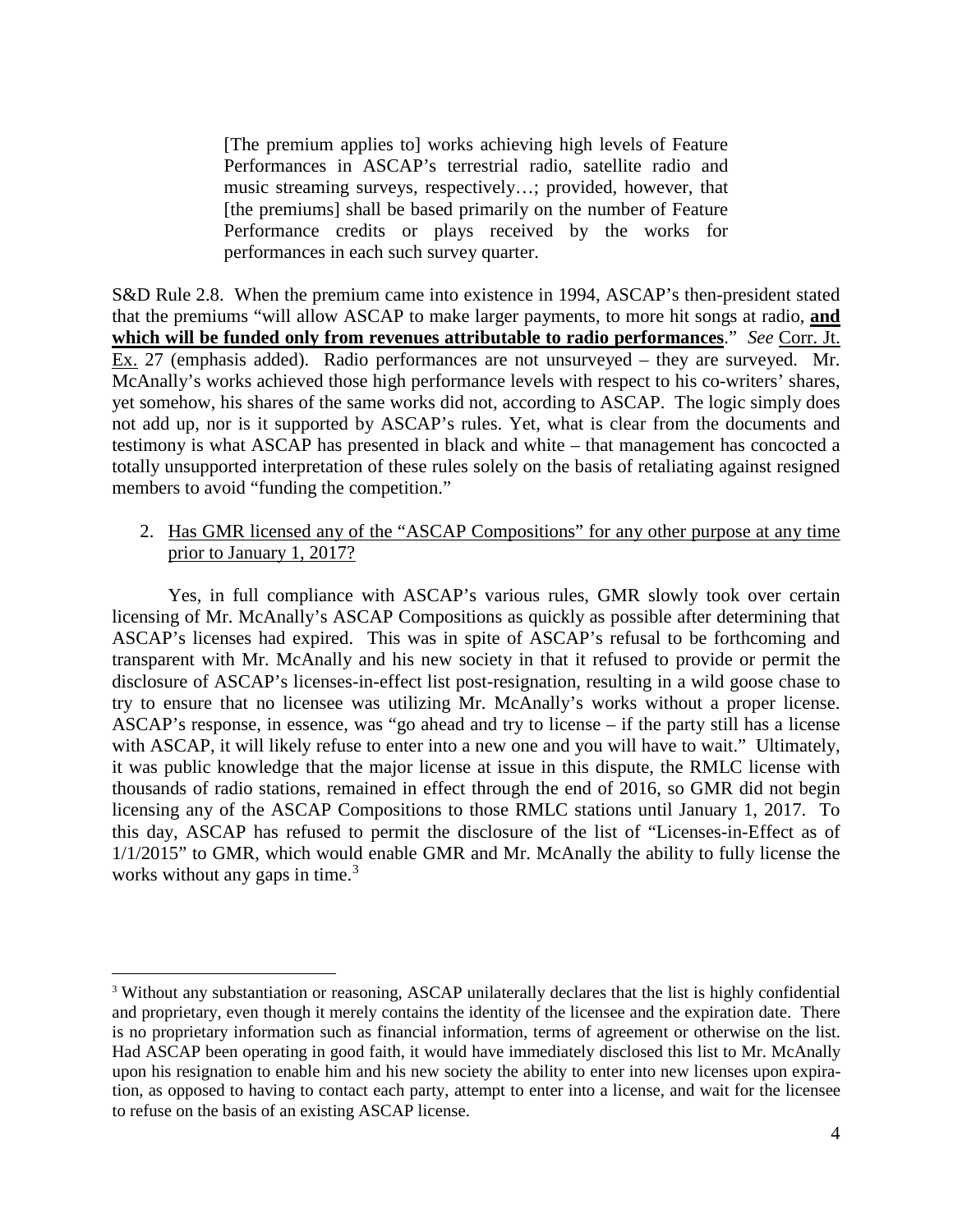### 3. What evidence is there which demonstrates that Mr. McAnally actually removed these Removed Works or signaled his intention to remove these Removed Works?

Attached as **Exhibit B** are copies of Mr. McAnally's written resignation notification forms for two of his publishing designees (Crazy Water Music and Smack Ink). At the very bottom of the page, you will see where Mr. McAnally indicated his desire to "remove some or all of [his] works." The writer membership resignation was completed through ASCAP's online portal, as confirmed by the attached email confirmation (attached as **Exhibit C**). Consistent with the Rules, and with how ASCAP continues to operate today via its continued licensing of Mr. McAnally's works to certain licensees, Mr. McAnally could not license his ASCAP works to any licensee that maintained a license with ASCAP. Based on the information provided by ASCAP, the final license applicable to Mr. McAnally will expire at the end of this year, at which point, all of Mr. McAnally's works will finally be free from the grips of ASCAP, nearly *six years* after his resignation.

Thank you for your consideration of this matter.

 Sincerely, Jason L. Turner

Enclosures

cc: Richard Reimer Jackson Wagener Ryan Brain / AAA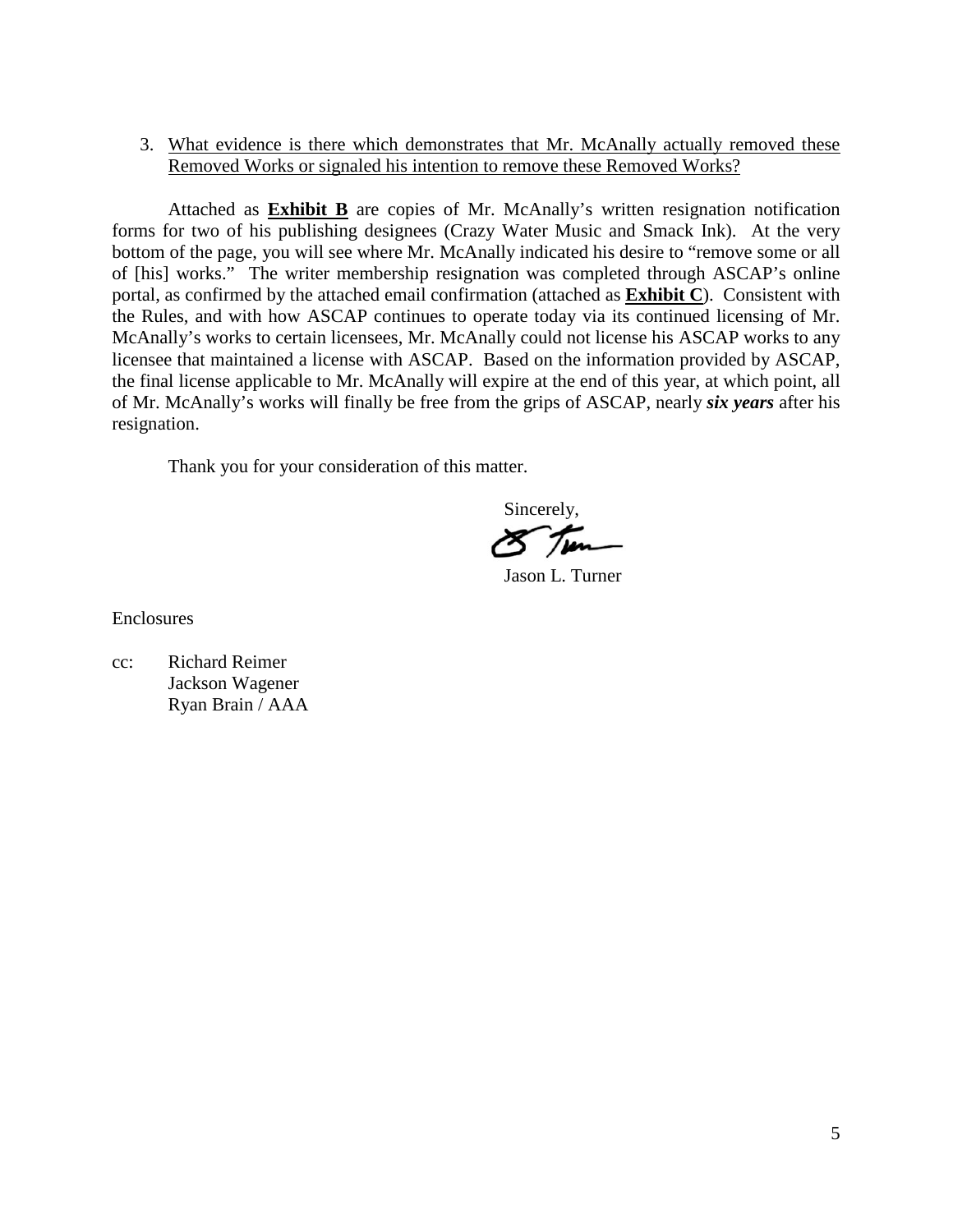

August 19, 2015

desee C



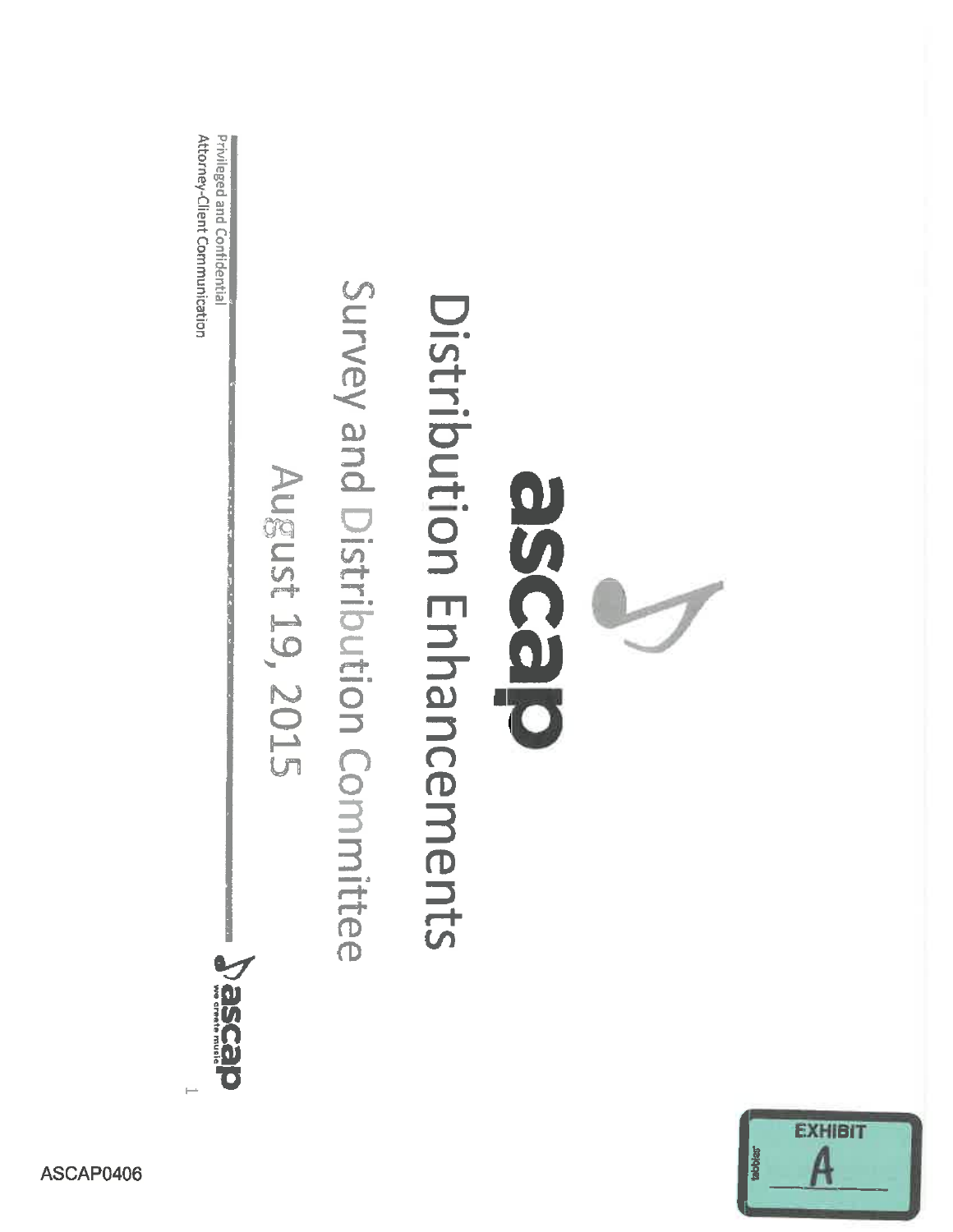# The Competitive Situation

- BMI is out paying ASCAP for radio performances of top Recurrent songs
- PRS raised the issue during their recent technical visit
- Received claims and evidence of outpayments from members
- BMI bonuses works with 2.5 million or more lifetime radio plays plus 15,000 or more performances in current quarter. 50-56% out payment on certain works.
- Competition with GMR and SESAC
- Targeting writers of recurrent songs

Attorney-Client Communication Privileged and Confidential

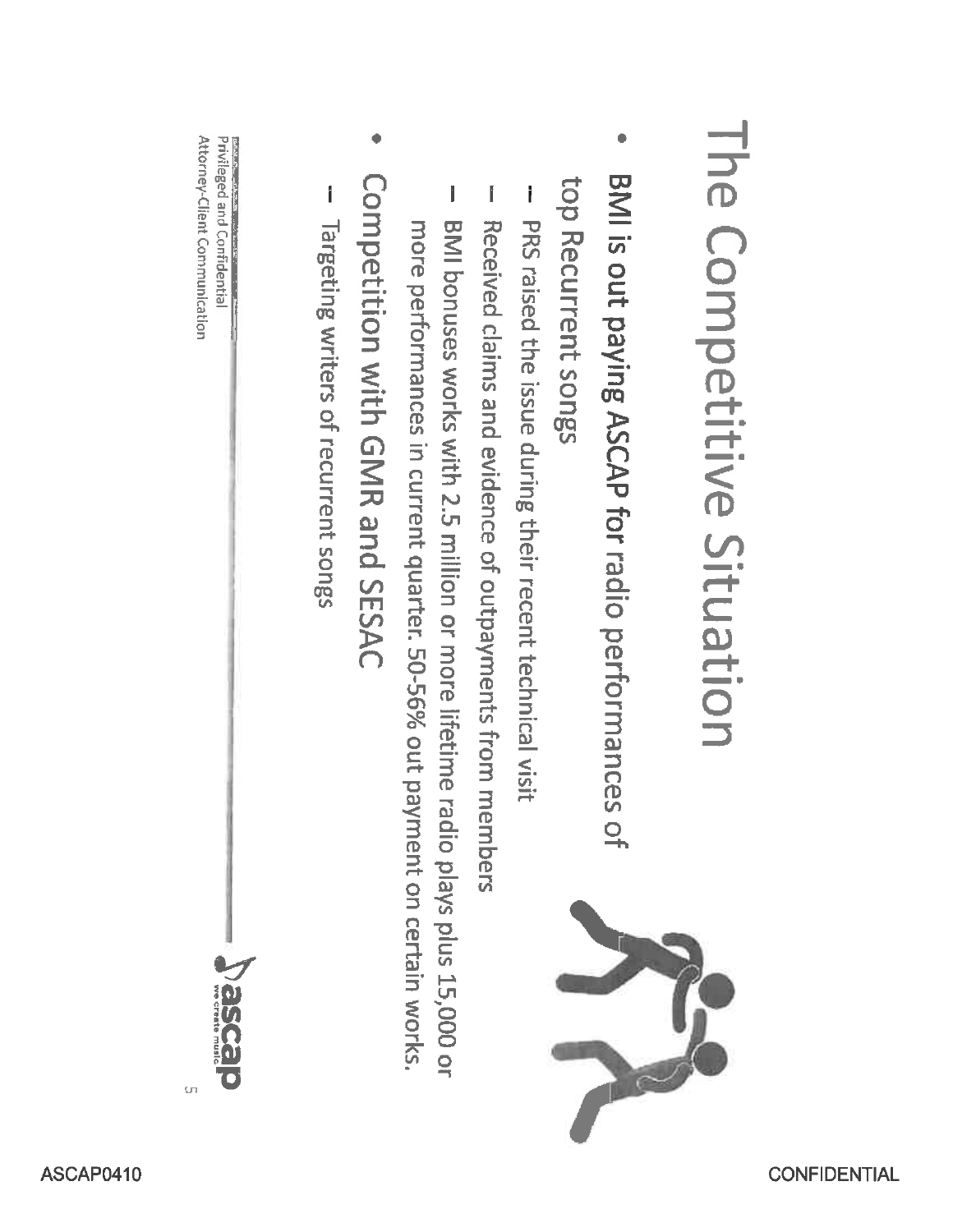# Future Competitive Disadvantage

- AFP: \$2.2M/year or 1.8% of AFP is currently going to resigned members
- TVP: \$.8M/year or 4.2% of TVP is currently going to resigned members today
- to other PROs that do not pay resigned members ASCAP won't be able to compensate our existing members relative
- Especially if the resignation trajectory continues, ASCAP will be at a noticeable competitive disadvantage vis a vis other PROs

Attorney-Client Communication Privileged and Confidentia

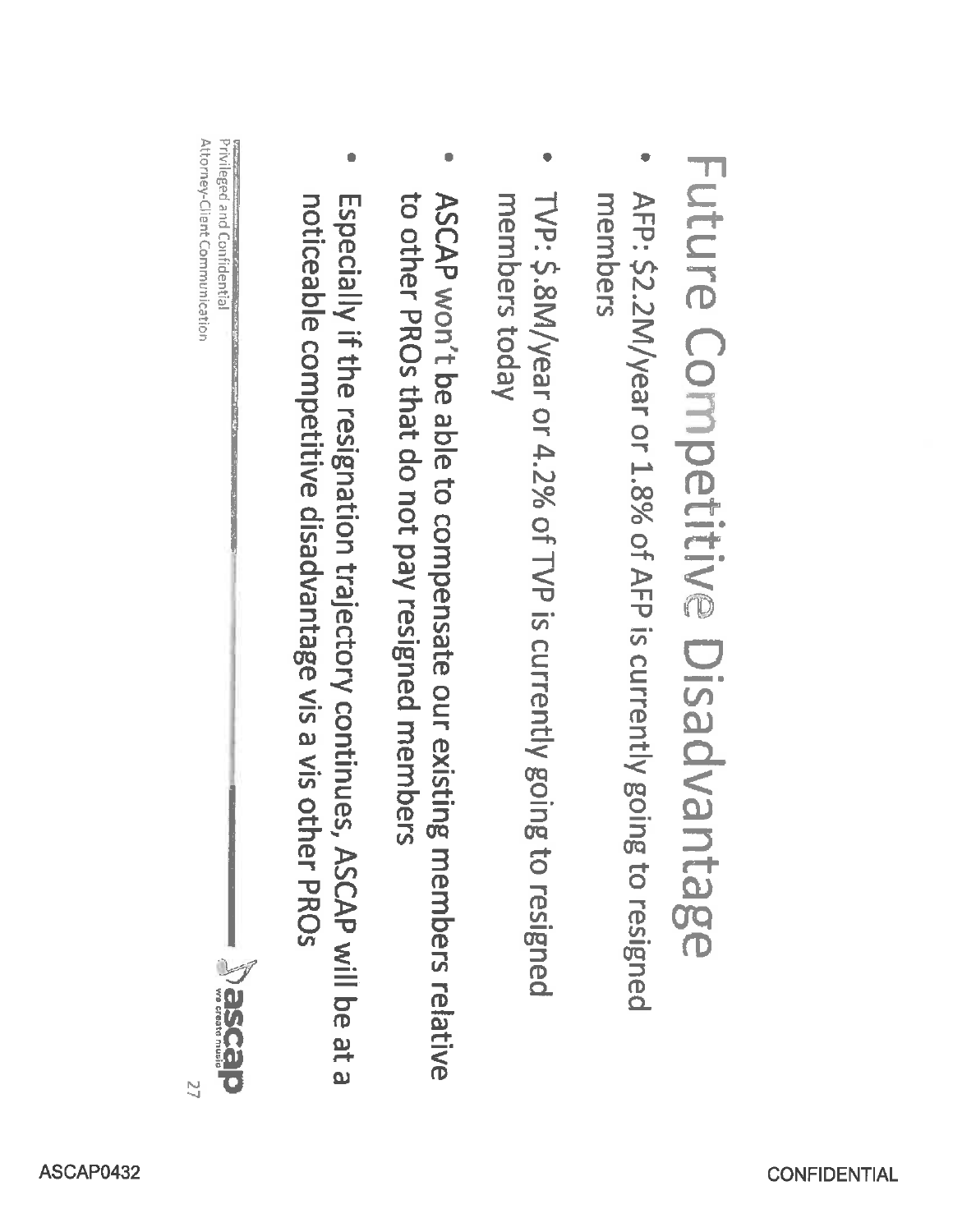Competitive Benefits to Discontinuing Premiums to Resigned Members

- ASCAP can maintain the full bonus pool to compensate and reward current members
- competition Bonuses to resigned members effectively serve to fund the
- join ASCAP Preserving the bonus pool allows ASCAP to competitively compensate members thereby attracting new members to

Attorney-Client Communication Privileged and Confidentia



 $\approx$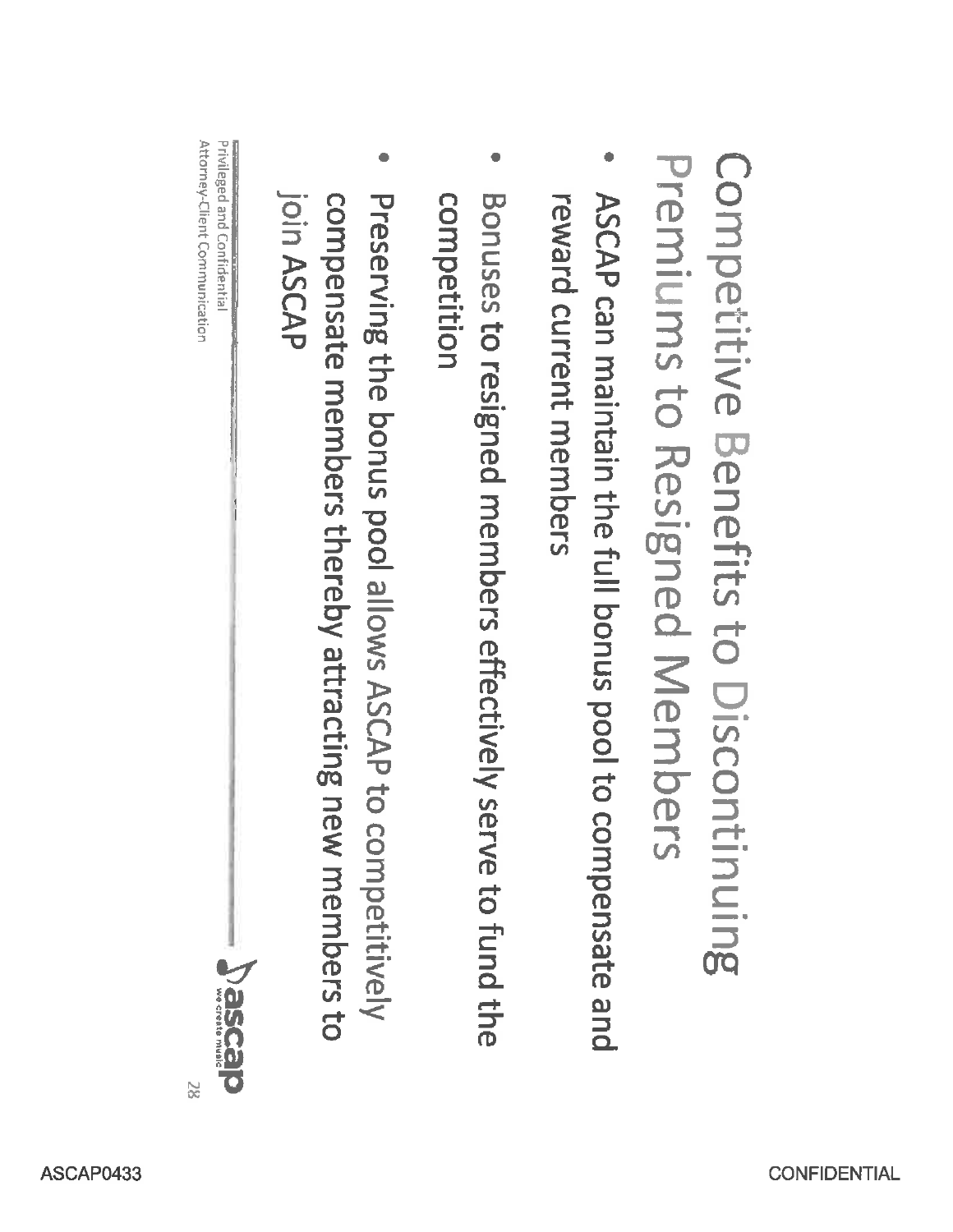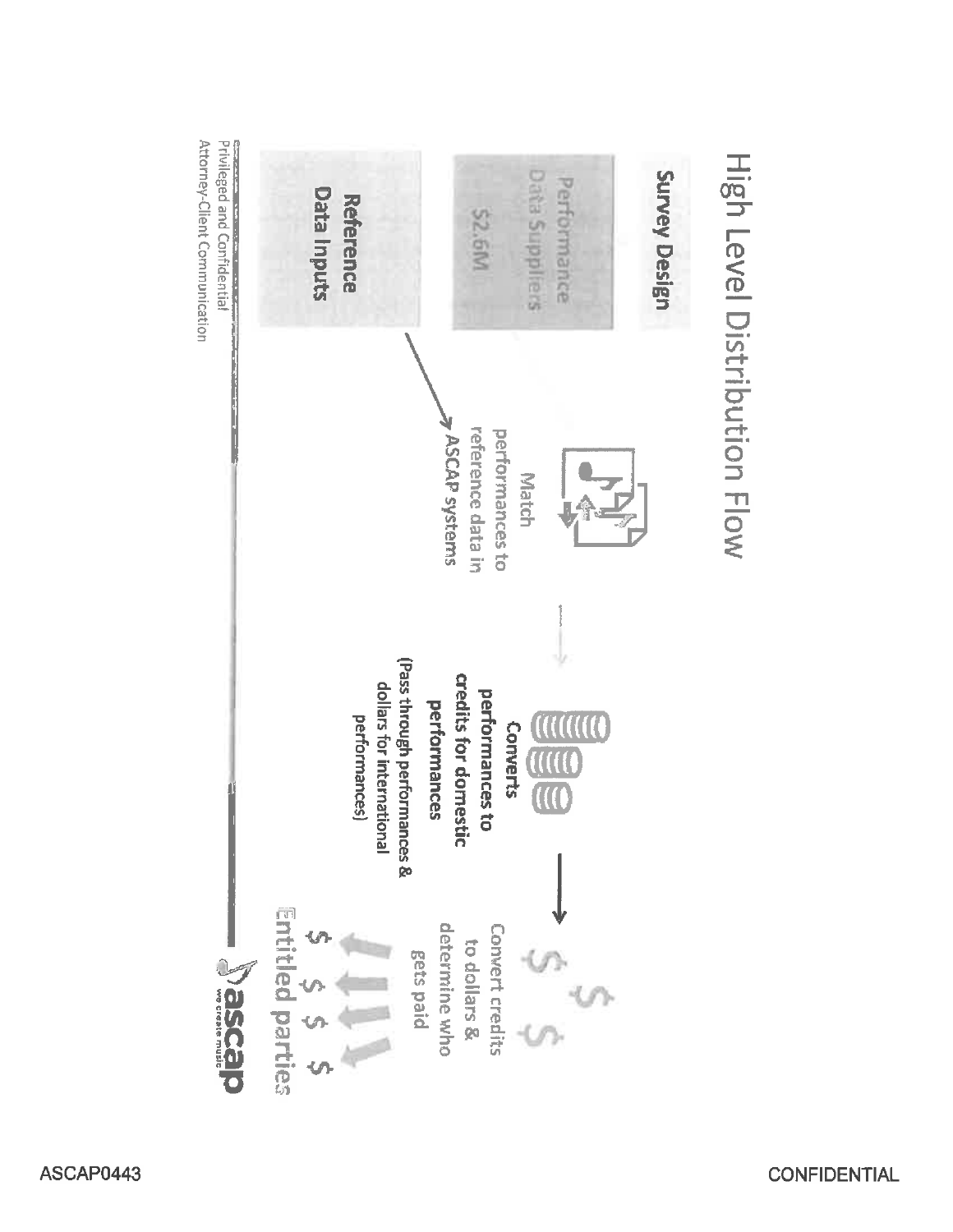

# **ASCAP PUBLISHER RESIGNATION NOTIFICATION FORM**

We regret your intention to resign. As a member-owned performing rights organization, we think that there are many advantages to continuing your membership with ASCAP. If you wish to discuss continuing your membership, please call us.

### **INSTRUCTIONS:**

- 1. Important Notice: Your authorized ASCAP publisher's representative must personally sign this form, and fill out all parts of Section 1. No other signature or form of notice will be accepted. This form, fully completed, accurate and timely, must be received at the address given below by the applicable deadline.
- 2. Deadlines: We must receive this form no more than 9 months nor less than 6 months before your effective resignation date. Your effective resignation date is the first day of the calendar quarter following the anniversary of your election date. For example, if your election date was September 15, your effective resignation date would be October 1, and we must receive this fully completed and signed form no sooner than the previous January 1 nor later than the previous April 1.
- 3. Further Information: All procedures related to your membership resignation and handling of your catalog are set forth in ASCAP's Compendium of Rules and Regulations, and Policies Supplemental to the Articles of Association. A complete copy can be found on ASCAP's website www.ascap.com.
- 4. Inquiries: Should you have any questions about how to determine the deadline for receiving this form or any other questions related to resignation, please call us at 1-800-95ASCAP, or log into your Member Access account and create a Member Service Inquiry.

### SECTION 1 - MEMBERSHIP INFORMATION (COMPLETE ALL SPACES)

| CRAZY Water Music                                                                                                                                              |                                     |
|----------------------------------------------------------------------------------------------------------------------------------------------------------------|-------------------------------------|
| <b>PUBLISHER MEMBER NAME</b>                                                                                                                                   |                                     |
|                                                                                                                                                                | 05 09 2008                          |
| SOCIAL SECURITY NUMBER OR TAX I.D. NUMBER<br><b>ASCAP MEMBERSHIP ID CODE</b>                                                                                   | MEMBERSHIP ELECTION DATE (MM/DD/YY) |
| SHANE MCAMALLY                                                                                                                                                 |                                     |
|                                                                                                                                                                | <b>E-MAIL ADDRESS</b>               |
| SIGNATURE OF PUBLISHER REPRESENTATIVE                                                                                                                          | <u>12/17/2013</u><br>DATE           |
|                                                                                                                                                                |                                     |
| <b>SECTION 2 - FUTURE LICENSING OPTIONS</b><br>and the state of the state of the state of the state of the state of the state of the state of the state of the |                                     |

If you would like ASCAP to continue to license all of the works you have published that are assigned to ASCAP, and continue to pay royalties to you for surveyed performances of those works, you do not need to complete this section of the form.

If, however, you would like to remove some or all of your works from the ASCAP repertory, you may do so, subject to ASCAP's rules and regulations pertaining to resignation including those concerning continuing members-ininterest and licenses-in-effect.

I Please check here if you would like to remove some or all of your works. We will then send you further instructions.

PLEASE MAIL COMPLETED FORM TO: **ASCAP Resignation Notification** 7920 Sunset Blvd., Third Floor Los Angeles, CA 90046



For ASCAP Office Use: Resignation Effective 1997 1997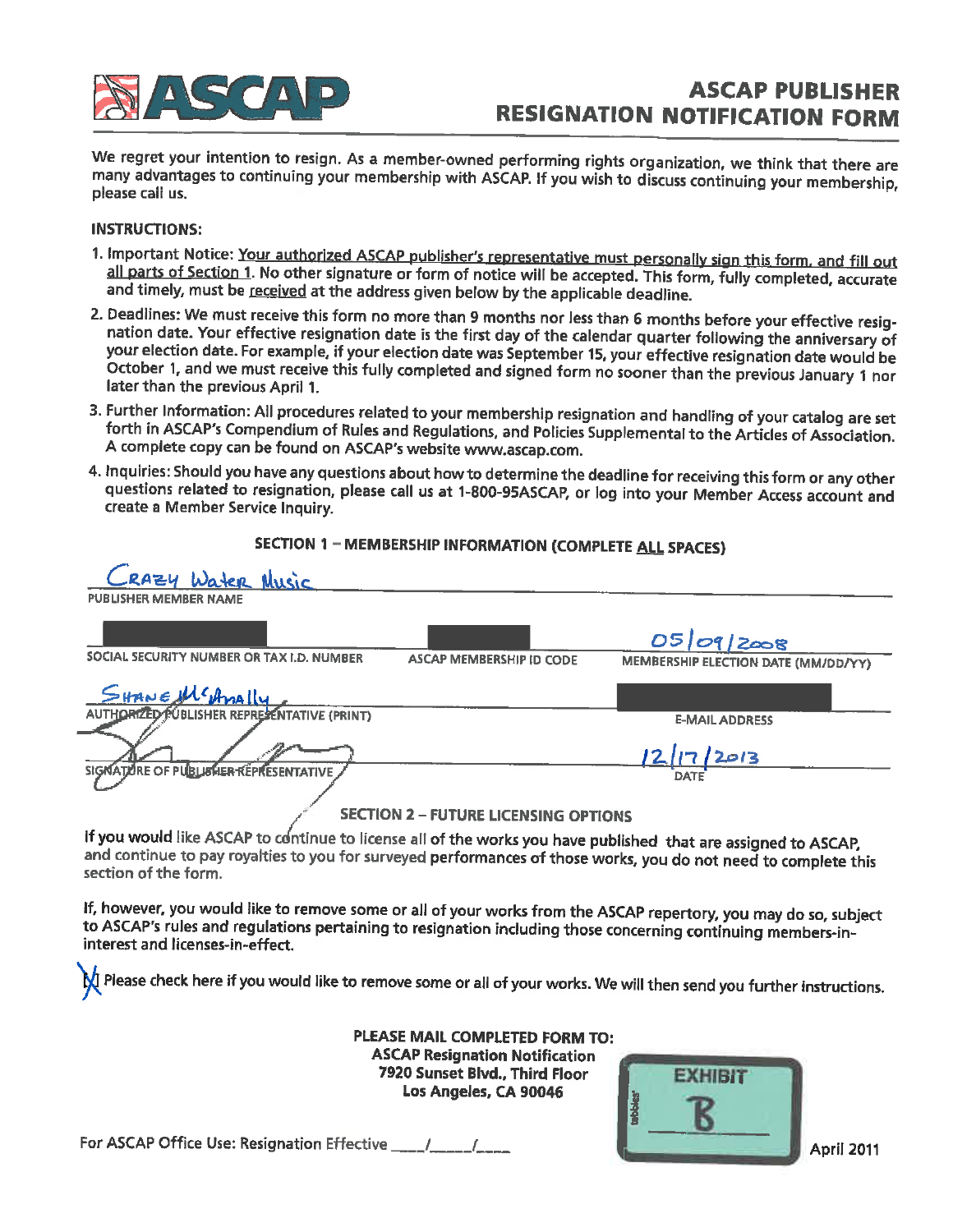

# **ASCAP PUBLISHER RESIGNATION NOTIFICATION FORM**

We regret your intention to resign. As a member-owned performing rights organization, we think that there are many advantages to continuing your membership with ASCAP. If you wish to discuss continuing your membership, please call us.

### **INSTRUCTIONS:**

- 1. Important Notice: Your authorized ASCAP publisher's representative must personally sign this form, and fill out all parts of Section 1. No other signature or form of notice will be accepted. This form, fully completed, accurate and timely, must be received at the address given below by the applicable deadline.
- 2. Deadlines: We must receive this form no more than 9 months nor less than 6 months before your effective resignation date. Your effective resignation date is the first day of the calendar quarter following the anniversary of your election date. For example, if your election date was September 15, your effective resignation date would be October 1, and we must receive this fully completed and signed form no sooner than the previous January 1 nor later than the previous April 1.
- 3. Further Information: All procedures related to your membership resignation and handling of your catalog are set forth in ASCAP's Compendium of Rules and Regulations, and Policies Supplemental to the Articles of Association. A complete copy can be found on ASCAP's website www.ascap.com.
- 4. Inquiries: Should you have any questions about how to determine the deadline for receiving this form or any other questions related to resignation, please call us at 1-800-95ASCAP, or log into your Member Access account and create a Member Service Inquiry.

SECTION 1 - MEMBERSHIP INFORMATION (COMPLETE ALL SPACES)

| Smack Juk                                   |                                 |                                     |
|---------------------------------------------|---------------------------------|-------------------------------------|
| <b>PUBLISHER MEMBER NAME</b>                |                                 |                                     |
|                                             |                                 | 06/25/2012                          |
| SOCIAL SECURITY NUMBER OR TAX I.D. NUMBER   | <b>ASCAP MEMBERSHIP ID CODE</b> | MEMBERSHIP ELECTION DATE (MM/DD/YY) |
| Shane MsAnally                              |                                 |                                     |
| AUTHORIZED PUBLISHER REPRESENTATIVE (PRINT) |                                 | <b>E-MAIL ADDRESS</b>               |
|                                             |                                 | 217/2013                            |
| SIGNATURE OF PUBLISHER REPRESENTATIVE       |                                 | <b>DATE</b>                         |
|                                             |                                 |                                     |

### **SECTION 2 - FUTURE LICENSING OPTIONS**

If you would like ASCAP to continue to license all of the works you have published that are assigned to ASCAP, and continue to pay royalties to you for surveyed performances of those works, you do not need to complete this section of the form.

If, however, you would like to remove some or all of your works from the ASCAP repertory, you may do so, subject to ASCAP's rules and regulations pertaining to resignation including those concerning continuing members-ininterest and licenses-in-effect.

M Please check here if you would like to remove some or all of your works. We will then send you further instructions.

PLEASE MAIL COMPLETED FORM TO: **ASCAP Resignation Notification** 7920 Sunset Blvd., Third Floor Los Angeles, CA 90046